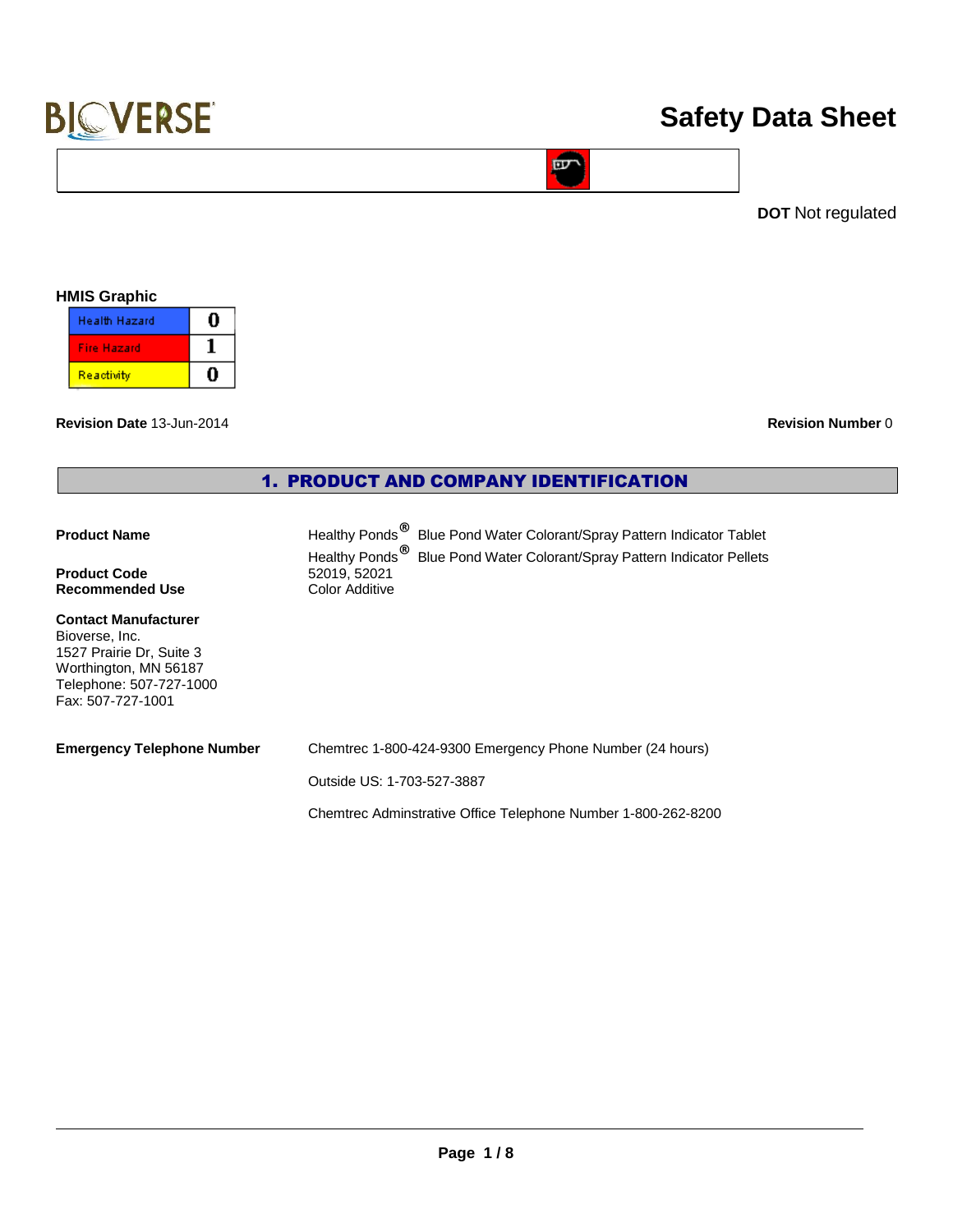# 2. HAZARDS IDENTIFICATION

| <b>Emergency Overview</b><br>The product contains no substances which at their given concentration, are considered to be<br>hazardous to health                                                          |                |  |
|----------------------------------------------------------------------------------------------------------------------------------------------------------------------------------------------------------|----------------|--|
| <b>Physical State</b><br>Powder                                                                                                                                                                          | Odor<br>Slight |  |
| This material is not considered hazardous by the OSHA Hazard Communication Standard (29<br>CFR 1910.1200).                                                                                               |                |  |
|                                                                                                                                                                                                          |                |  |
| Eye contact, Skin contact, Inhalation                                                                                                                                                                    |                |  |
| May cause slight irritation by mechanical action.<br>Substance may cause slight skin irritation in sensitive individuals.<br>May be irritating to the respiratory tract.<br>May be harmful if swallowed. |                |  |
| Repeated contact may cause allergic reactions in very susceptible persons.                                                                                                                               |                |  |
| Excessive dust may aggravate pre-existing lung disease.                                                                                                                                                  |                |  |
| No information available.                                                                                                                                                                                |                |  |
| There is no known ecological information for this product.                                                                                                                                               |                |  |
|                                                                                                                                                                                                          |                |  |

# 3. COMPOSITION/INFORMATION ON INGREDIENTS

## **Hazardous Components**

| <b>Chemical Name</b>    | <b>CAS-No</b>  | Weight %                                |
|-------------------------|----------------|-----------------------------------------|
| <b>CITRIC ACID</b>      | $\sim$<br>ึ ∠ี |                                         |
| SIUM STEARATE.<br>MAGNE | 557<br>،−04)4- | $\overline{\phantom{a}}$<br><b>U.IJ</b> |

## **Non-Hazardous Components**

| <b>Chemical Name</b> | <b>CAS-No</b> | Weight %           |
|----------------------|---------------|--------------------|
| SODIUM BICARBONATE   | 144-55-8      | <b>PROPRIETARY</b> |
| POLYETHYLENE GLYCOL  | 25322-68-3    | <b>PROPRIETARY</b> |
| FD&C Blue #1         | 3844-45-9     | 50-70              |
| SODIUM CHLORIDE      | 7647-14-5     | <b>PROPRIETARY</b> |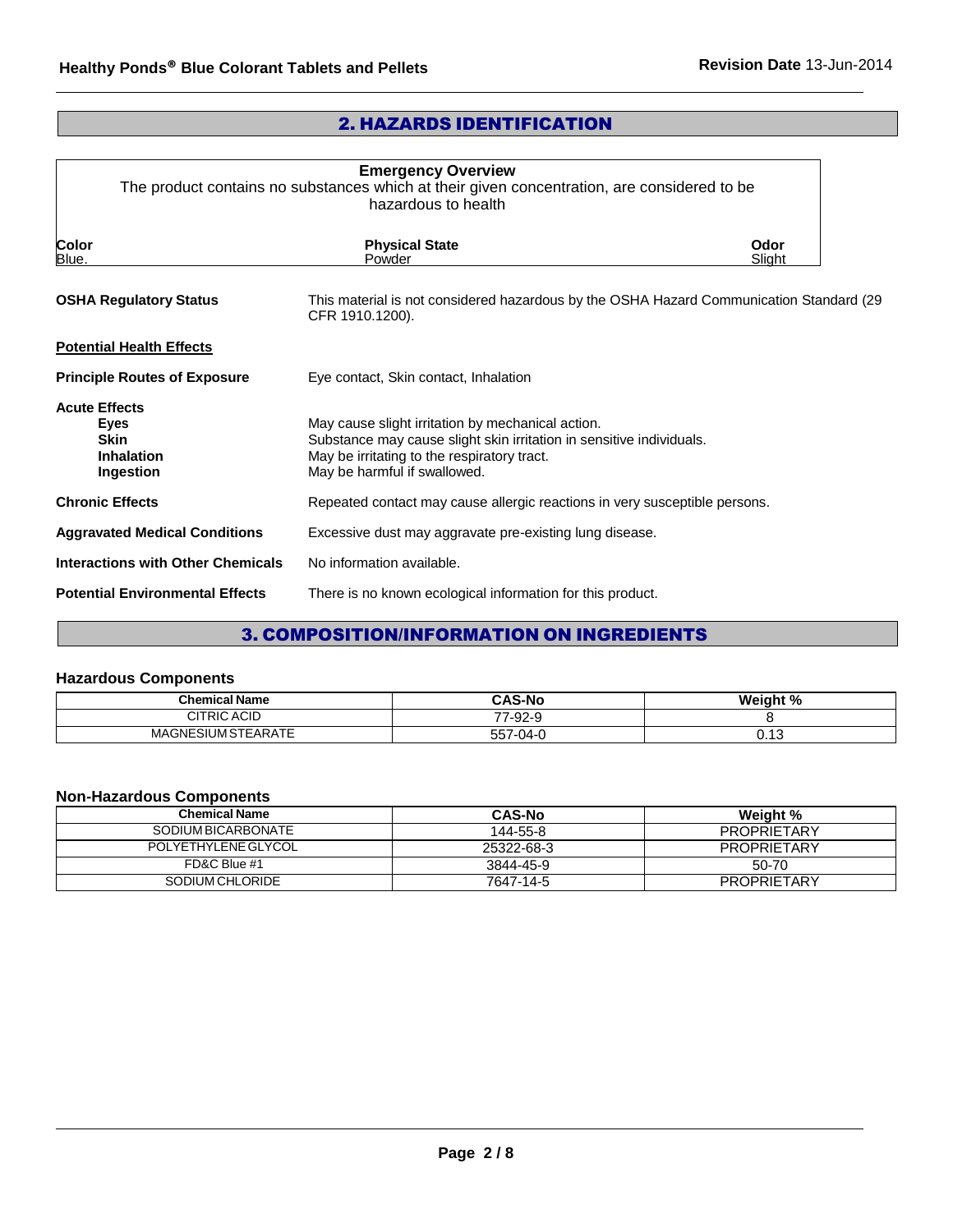| <b>4. FIRST AID MEASURES</b> |                                                                                                                                                                                    |  |
|------------------------------|------------------------------------------------------------------------------------------------------------------------------------------------------------------------------------|--|
| <b>Eye Contact</b>           | Immediately flush with plenty of water. After initial flushing, remove any contact lenses and<br>continue flushing for at least 15 minutes. If symptoms persist, call a physician. |  |
| <b>Skin Contact</b>          | To reduce coloration of the skin, wash off immediately with soap and plenty of water removing<br>all contaminated clothes and shoes to avoid coloration of the skin.               |  |
| <b>Inhalation</b>            | Move to fresh air. If breathing is difficult provide oxygen.                                                                                                                       |  |
| Ingestion                    | If the individual is conscious, clean mouth with water and afterwards drink plenty of water.<br>Consult a physician if necessary.                                                  |  |
| <b>Notes to Physician</b>    | Treat symptomatically.                                                                                                                                                             |  |

# 5. FIRE-FIGHTING MEASURES

| <b>Flammability</b>                                          | Non-Flammable                                                                                                                                                       |  |
|--------------------------------------------------------------|---------------------------------------------------------------------------------------------------------------------------------------------------------------------|--|
| <b>Suitable Extinguishing Media</b>                          | Use extinguishing measures that are appropriate to local<br>circumstances and the surrounding environment.                                                          |  |
| Unsuitable extinguishing media                               | Not available.                                                                                                                                                      |  |
| <b>Hazardous Combustion Products</b>                         | The combustion of this product may emit obnoxious and toxic<br>fumes.                                                                                               |  |
| <b>Explosion Data</b>                                        |                                                                                                                                                                     |  |
| Sensitivity to static discharge                              | Material is not sensitive to static discharge. Material as with any<br>organic dust may be ignited by a static spark if extremely dusty<br>conditions are produced. |  |
| Sensitivity to mechanical impact                             | Material is not sensitive to mechanical impact.                                                                                                                     |  |
| Specific Hazards Arising from the Chemical                   | Keep product and empty container away from sources of heat.                                                                                                         |  |
| <b>Protective Equipment and Precautions for Firefighters</b> | Use self-contained breathing apparatus and full protective<br>equipment.                                                                                            |  |

# 6. ACCIDENTAL RELEASE MEASURES

| <b>Personal Precautions</b>      | Ensure adequate ventilation. Avoid contact with the eyes to prevent irritation. Barriers and<br>protective equipment for the skin may be used to avoid discoloration. Use respiratory<br>protection if excessive dust will be created.                                                                                                                                                                                    |
|----------------------------------|---------------------------------------------------------------------------------------------------------------------------------------------------------------------------------------------------------------------------------------------------------------------------------------------------------------------------------------------------------------------------------------------------------------------------|
| <b>Environmental Precautions</b> | Prevent further leakage or spillage if safe to do so.                                                                                                                                                                                                                                                                                                                                                                     |
| <b>Methods for Containment</b>   | No information available. Avoid creating airbourne dust to the extent feasible Sweep and<br>scoop up and place material in a bag and hold for waste disposal.                                                                                                                                                                                                                                                             |
| <b>Methods for Clean-up</b>      | Take up mechanically and collect in suitable container for disposal. Avoid dust formation. Take<br>precautionary measures against static discharges. Sweep or vacuum. Collect in a suitable<br>container. Water or other cleanser may be used to facilitate clean up of buildings or<br>equipment. Note: water contacting the product will be colored and should be disposed of in<br>accordance with local requirements. |
| <b>Other Information</b>         | Not applicable                                                                                                                                                                                                                                                                                                                                                                                                            |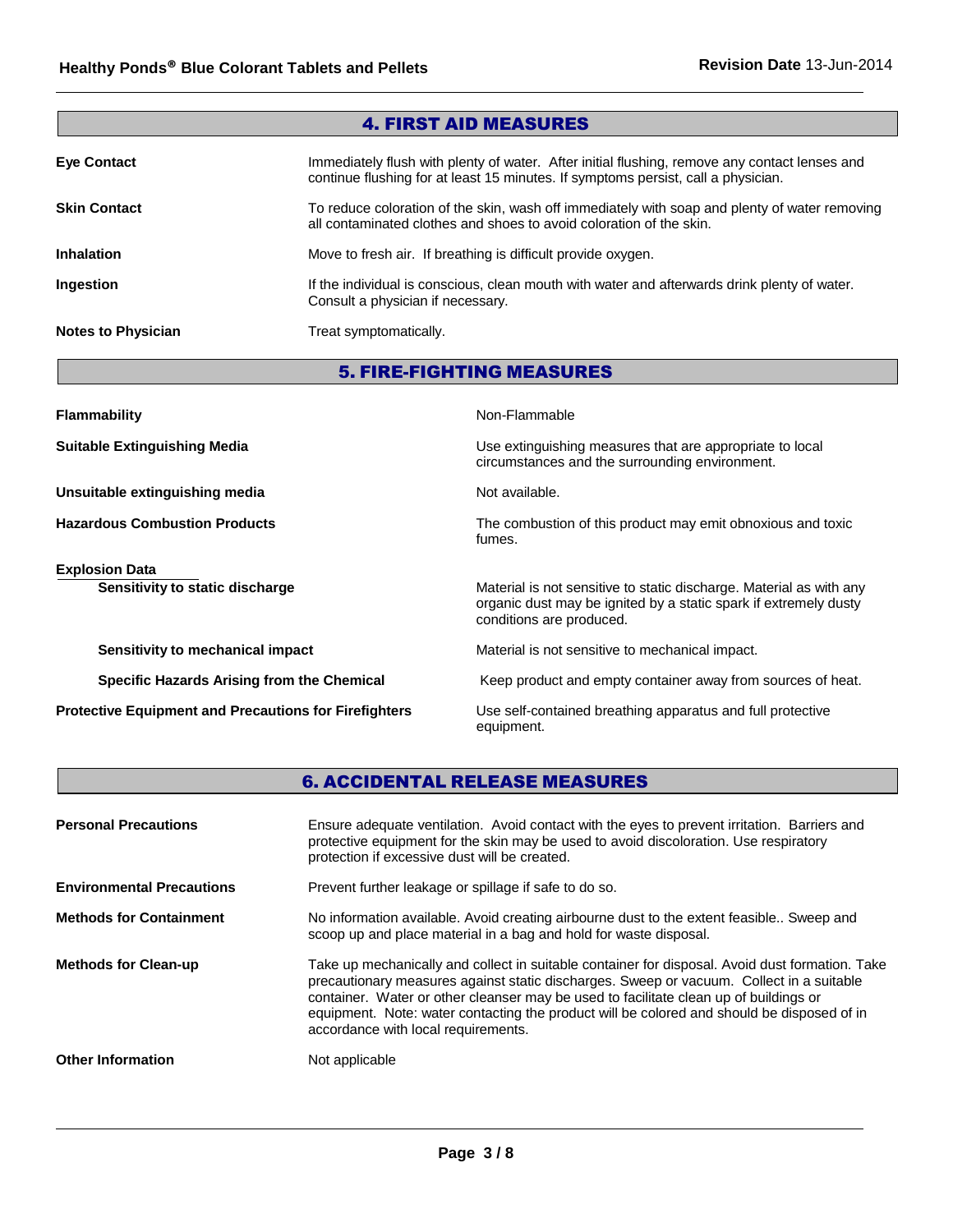| <b>7. HANDLING AND STORAGE</b>                                                                                                |                                                                                                                                                                                                                                                                                                                                                                                                          |  |
|-------------------------------------------------------------------------------------------------------------------------------|----------------------------------------------------------------------------------------------------------------------------------------------------------------------------------------------------------------------------------------------------------------------------------------------------------------------------------------------------------------------------------------------------------|--|
| <b>Handling</b>                                                                                                               | Wear personal protective equipment. Avoid contact with skin and eyes. Do not breathe<br>vapours/dust. Avoid dust formation. Take precautionary measures against static discharges.<br>Dust is combustible. Therefore, keep concentrations below ignitable concentrations in material<br>handling equipment such as transfer lines and process equipment. Clean up residue to avoid<br>dust accumulation. |  |
| <b>Storage</b>                                                                                                                | Keep containers tightly closed in a cool, well-ventilated place.                                                                                                                                                                                                                                                                                                                                         |  |
| <b>8. EXPOSURE CONTROLS / PERSONAL PROTECTION</b>                                                                             |                                                                                                                                                                                                                                                                                                                                                                                                          |  |
| <b>Exposure Guidelines</b><br><b>Engineering Measures</b>                                                                     | Minimize the creation of dust. Ensure adequate ventilation, especially in confined areas.                                                                                                                                                                                                                                                                                                                |  |
| <b>Personal Protective Equipment</b><br><b>Eye/face Protection</b><br><b>Skin Protection</b><br><b>Respiratory Protection</b> | Safety glasses with side-shields.<br>Long sleeved clothing.<br>No special protective equipment required under conditions of normal use. If exposure to dust,<br>mist, and/or vapors is likely, a NIOSH approved respirator is recommended.                                                                                                                                                               |  |
| <b>General Hygiene Considerations</b>                                                                                         | Handle in accordance with good industrial hygiene and safety practice.                                                                                                                                                                                                                                                                                                                                   |  |
| <b>9. PHYSICAL AND CHEMICAL PROPERTIES</b>                                                                                    |                                                                                                                                                                                                                                                                                                                                                                                                          |  |

**Color** Blue **Odor** Slight **Physical State Powder** 

# 10. STABILITY AND REACTIVITY

| <b>Chemical Stability</b>                 | Stable under normal conditions.                     |
|-------------------------------------------|-----------------------------------------------------|
| <b>Conditions to Avoid</b>                | Heat, flames and sparks. Avoid dust formation.      |
| <b>Incompatible Materials</b>             | No materials to be especially mentioned.            |
| <b>Hazardous Decomposition Products</b>   | None under normal use. Material is non-combustible. |
| <b>Possibility of Hazardous Reactions</b> | None under normal processing.                       |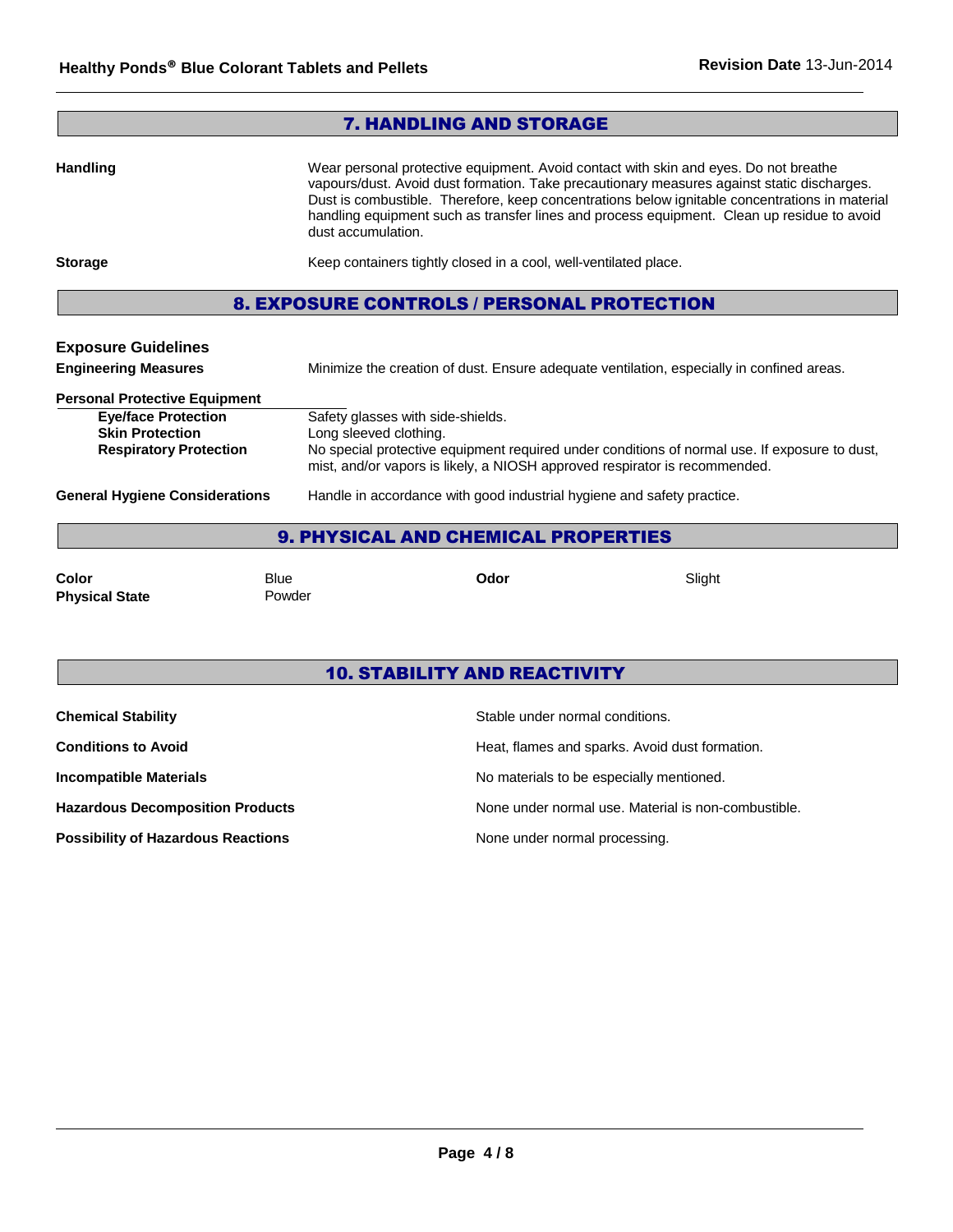# 11. TOXICOLOGICAL INFORMATION

## **Acute Toxicity**

## **Component Information**

| <b>Chemical Name</b> | LD50 Oral        | ∟D50 Dermal      | <b>LC50 Inhalation</b> |
|----------------------|------------------|------------------|------------------------|
| SODIUM BICARBONATE   | 4220 mg/kg (Rat) |                  |                        |
| POLYETHYLENE GLYCOL  | 28 g/kg (Rat)    | 20 g/kg (Rabbit) |                        |
| CITRIC ACID          | 3000 mg/kg (Rat) |                  |                        |
| SODIUM CHLORIDE      | 3 g/kg (Rat)     | 10 g/kg (Rabbit) | 42 $a/m^3$ (Rat) 1 h   |

## **Chronic Toxicity**

| Carcinogenicity              | There are no known carcinogenic chemicals in this product        |  |
|------------------------------|------------------------------------------------------------------|--|
| <b>Subchronic Toxicity</b>   |                                                                  |  |
| <b>Irritation</b>            | This powder may cause mechanical irritation on contact with eye. |  |
| <b>Corrosivity</b>           | Not available                                                    |  |
| <b>Sensitization</b>         | Not available                                                    |  |
| <b>Neurological Effects</b>  | Not available                                                    |  |
| <b>Mutagenic Effects</b>     | Not available                                                    |  |
| <b>Reproductive Effects</b>  | Not available                                                    |  |
| <b>Developmental Effects</b> | Not available                                                    |  |
| <b>Target Organ Effects</b>  | Not available                                                    |  |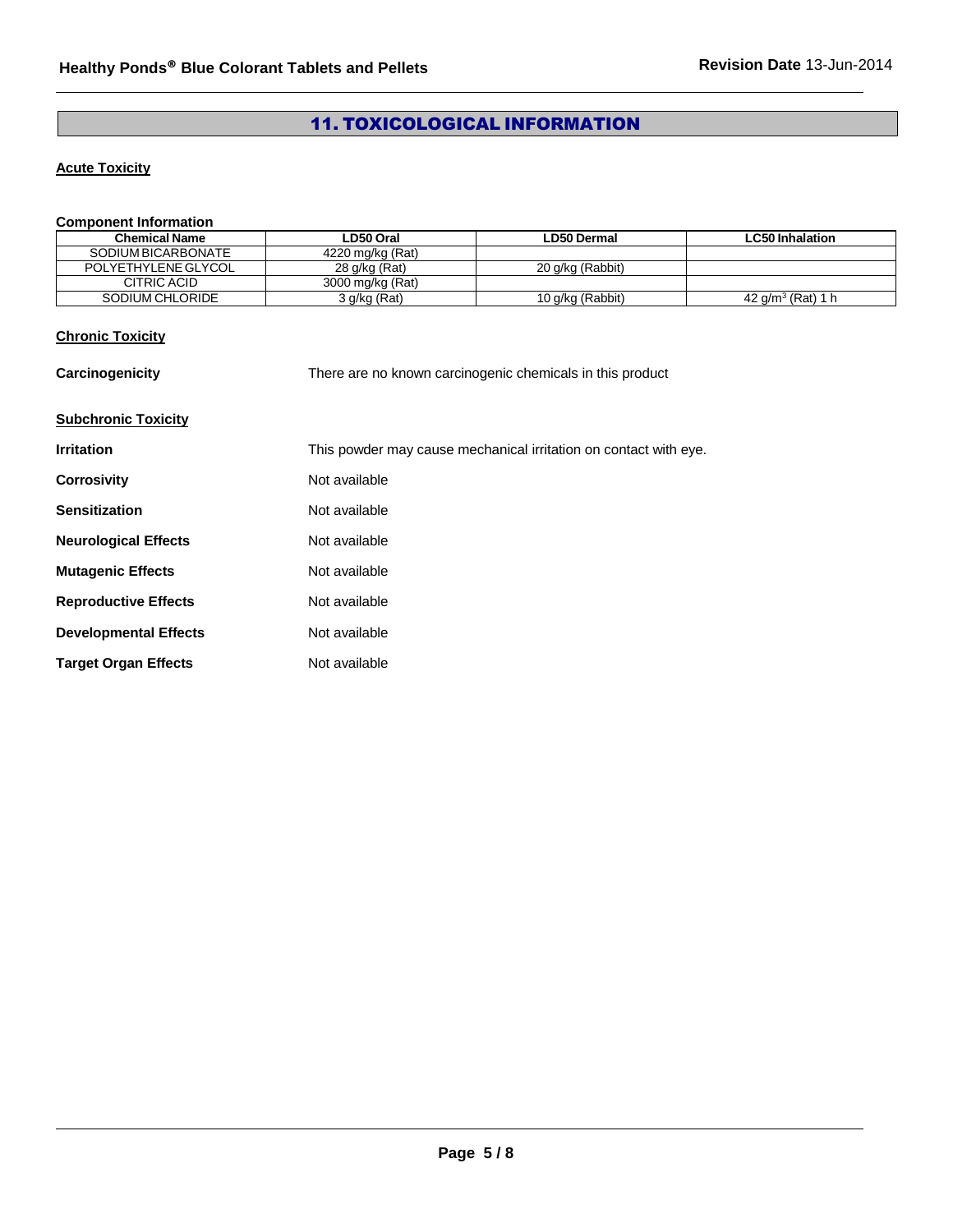# 12. ECOLOGICAL INFORMATION

# **Ecotoxicity**

Ecotoxicity effects.

| <b>Chemical Name</b>  | <b>Freshwater Algae</b> | <b>Freshwater Fish</b>           | <b>Microtox</b>          | <b>Water Flea</b> |
|-----------------------|-------------------------|----------------------------------|--------------------------|-------------------|
| SODIUM BICARBONATE    | h EC50 120 (650mg/L)    | h LC50 96 Lepomis macrochirus    |                          |                   |
|                       |                         | (8250-9000mg/L)                  |                          |                   |
| l POLYETHYLENE GLYCOL |                         | LC50> 5000 mg/L Carassius        | EC50=100000 mg/L         |                   |
|                       |                         | auratus (24h)                    | (15min)                  |                   |
| CITRIC ACID           |                         | h LC50 96 Lepomis macrochirus    | $EC50 = 14$ mg/L (15min) |                   |
|                       |                         | (1516mq/L)                       |                          |                   |
| SODIUM CHLORIDE       |                         | LC50 4747 - 7824 mg/L            |                          |                   |
|                       |                         | Oncorhynchus mykiss (96h)        |                          |                   |
|                       |                         | LC50 5560 - 6080 mg/L Lepomis    |                          |                   |
|                       |                         | macrochirus (96h)                |                          |                   |
|                       |                         | LC50 6020 - 7070 mg/L Pimephales |                          |                   |
|                       |                         | promelas (96h)                   |                          |                   |
|                       |                         | LC50 6420 - 6700 mg/L Pimephales |                          |                   |
|                       |                         | promelas (96h)                   |                          |                   |
|                       |                         | LC50= 12946 mg/L Lepomis         |                          |                   |
|                       |                         | macrochirus (96h)                |                          |                   |
|                       |                         | LC50=7050 mg/L Pimephales        |                          |                   |
|                       |                         | promelas (96h)                   |                          |                   |

| Persistence/Degradability | Not available |
|---------------------------|---------------|
|---------------------------|---------------|

| Bioaccumulation/ | Accumulation | Not available |  |
|------------------|--------------|---------------|--|
|                  |              |               |  |

**Mobility in Environmental Media** Not available

| <br>. | זהו<br>ΩV<br>- - -<br>$\overline{\phantom{a}}$<br>. |
|-------|-----------------------------------------------------|
| --    | $\rightarrow$<br>--                                 |

# 13. DISPOSAL CONSIDERATIONS

| <b>Waste Disposal Method</b>  | Dispose of in accordance with local regulations.                                  |
|-------------------------------|-----------------------------------------------------------------------------------|
| <b>Contaminated Packaging</b> | Empty containers should be taken for local recycling, recovery or waste disposal. |
| <b>US EPA Waste Number</b>    | Not available                                                                     |

|                 | <b>14. TRANSPORT INFORMATION</b> |  |  |  |  |
|-----------------|----------------------------------|--|--|--|--|
| <b>DOT</b>      | Not regulated                    |  |  |  |  |
| <b>IATA</b>     | Not regulated                    |  |  |  |  |
| <b>IMDG/IMO</b> | Not regulated                    |  |  |  |  |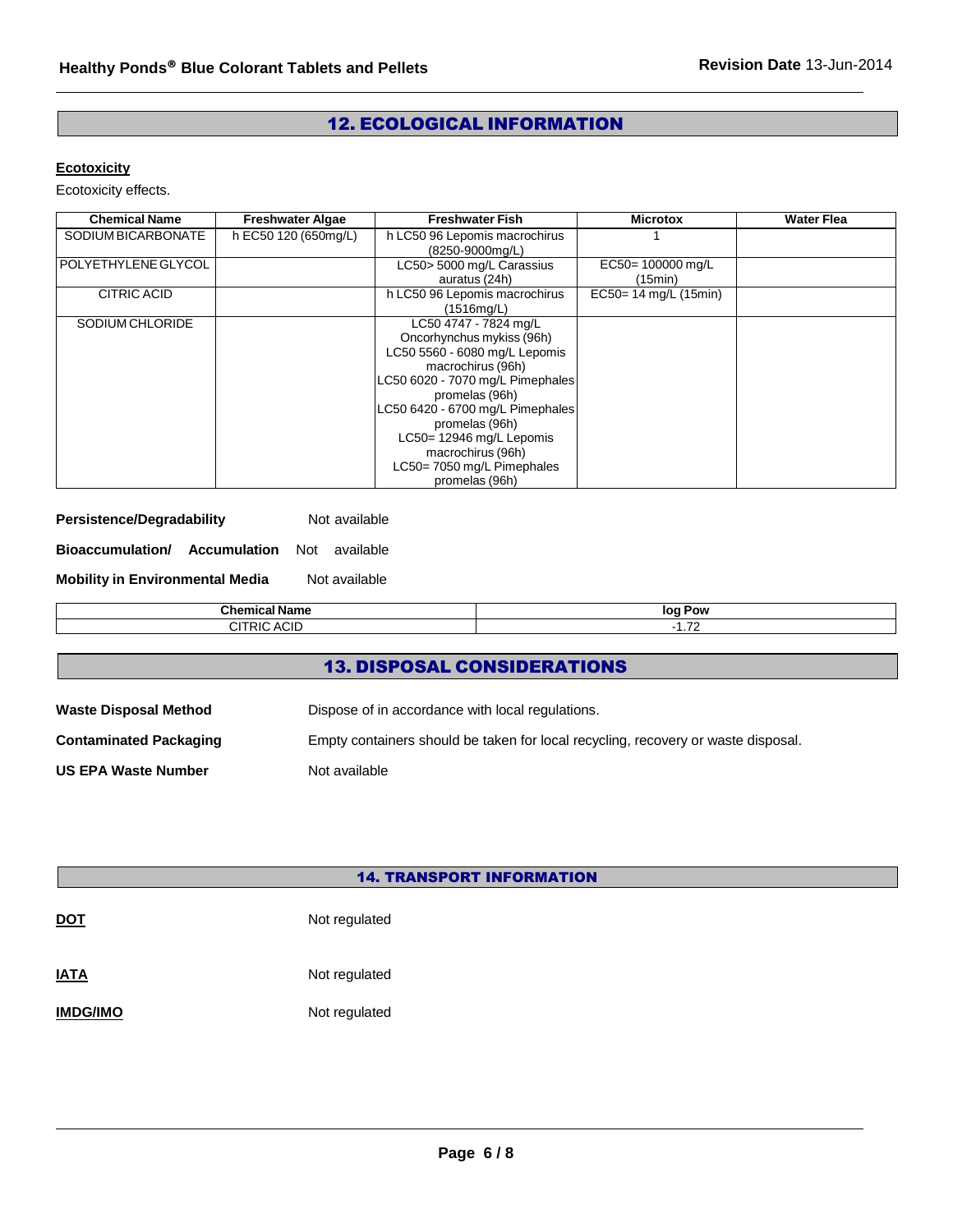# 15. REGULATORY INFORMATION

#### **International Inventories**

### **Hazardous Components**

| <b>Chemical Name</b>      | <b>TSCA</b> | <b>DSL</b> | <b>NDSL</b> | <b>EINECS</b> | <b>ELINCS</b> | <b>ENCS</b> | <b>CHINA</b> | <b>KECL</b> | <b>PICCS</b> | AICS | <b>FIFR</b> |
|---------------------------|-------------|------------|-------------|---------------|---------------|-------------|--------------|-------------|--------------|------|-------------|
| CITRIC ACID               |             |            |             |               |               |             |              |             |              |      |             |
| <b>MAGNESIUM STEARATE</b> |             |            |             |               |               |             |              |             |              |      |             |

#### **Non-Hazardous Components**

| Chemical Name       | TSCA | <b>DSL</b> | <b>NDSL</b> | <b>EINECS</b> | <b>ELINCS</b> | <b>ENCS</b> | <b>CHINA</b> | KECL | <b>PICCS</b> | <b>AICS</b> | <b>FIFRA</b> |
|---------------------|------|------------|-------------|---------------|---------------|-------------|--------------|------|--------------|-------------|--------------|
| SODIUM BICARBONATE  |      |            |             |               |               |             |              |      |              |             |              |
| POLYETHYLENE GLYCOL |      |            |             |               |               |             |              |      |              |             |              |
| FD&C Blue #1        |      |            |             |               |               |             |              |      |              |             |              |
| SODIUM CHLORIDE     |      |            |             |               |               |             |              |      |              |             |              |

#### **USA**

#### **Federal Regulations**

#### **SARA 311/312 Hazardous Categorization**

| Acute Health Hazard               | N٥ |
|-----------------------------------|----|
| Chronic Health Hazard             | N٥ |
| Fire Hazard                       | N٥ |
| Sudden Release of Pressure Hazard | N٥ |
| Reactive Hazard                   | N٥ |

**Federal Insecticide, Fungicide, and Rodenticide Act**

This product does not contain any FIFRA chemicals.

**Clean Air Act, Section 112 Hazardous Air Pollutants (HAPs) (see 40 CFR 61)**

### **State Regulations**

#### **California Proposition 65**

This product does not contain any Proposition 65 chemicals.

#### **State Right-to-Know**

| .<br>™hom.<br>N9.<br>name | <br>$1000 + 100$<br>.<br>⊶aunusetts<br>шаз | larcay<br><b>Nev</b><br>JE.<br>. | anna | <b>Illinois</b> | --<br><b>Island</b> |
|---------------------------|--------------------------------------------|----------------------------------|------|-----------------|---------------------|
| ™D&L<br>. .<br>Blue #     |                                            |                                  |      |                 |                     |

#### **Canada**

**This product has been classified in accordance with the hazard criteria of the Controlled Products Regulations (CPR) and the MSDS contains all the information required by the CPR.**

| <b>Chemical Name</b> | <b>Canada - WHMIS - Classifications of Substances</b>           |
|----------------------|-----------------------------------------------------------------|
| SODIUM BICARBONATE   | Uncontrolled product according to WHMIS classification criteria |
| CITRIC ACID          |                                                                 |
| SODIUM CHLORIDE      | Uncontrolled product according to WHMIS classification criteria |